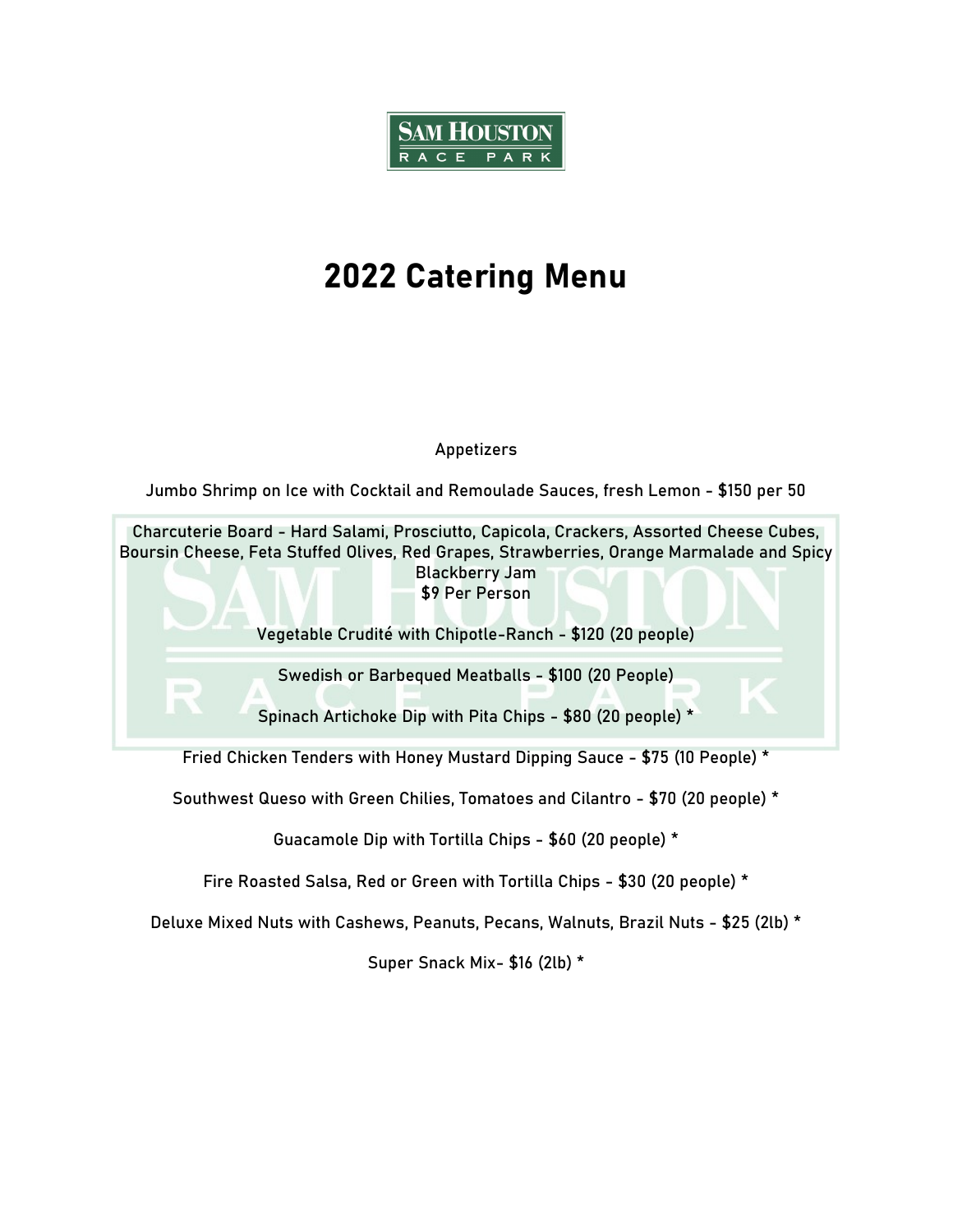All buffets are available for a minimum of 10 guests.

## Premium Starting Gate Dinner - \$39.95

Tossed Green Salad w/ choice of 2 Dressings Roasted Asparagus with Wild Mushrooms Herb Roasted Red Potatoes

#### Choice of Two Entrees:

Grilled Chicken with Sun-Dried Tomato Pesto Sauce Lemongrass Poached Salmon with Lemon Caper Sauce Carved Beef Tenderloin with Peppercorn Demi-Glace (Add \$10 Per Person)

> Fresh Dinner Rolls Mini Parfait Peach Cobbler

Additional Entrée for \$7 Per Person (minimum 20 People) Carved Honey Ham or Carved Slow Roasted Turkey Breast



#### Texas Smokehouse - \$29.95

Baked Potato Salad Cole Slaw Green Beans with Bacon Kernel Corn

#### Choice of Two Entrees:

Smoked Brisket Smoked Pulled Pork Smoked Sausage Mesquite Chicken Breast

Pecan & Apple Pie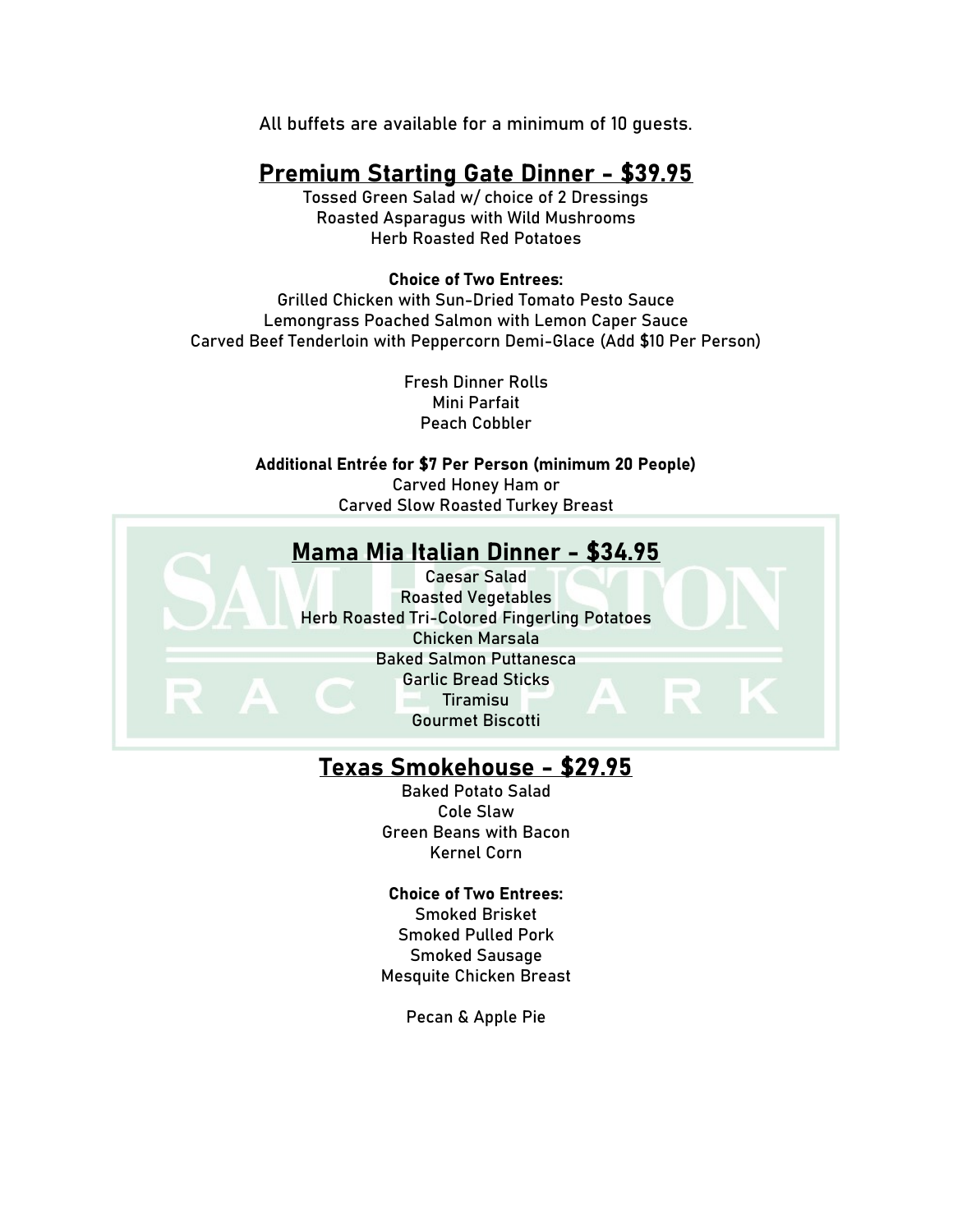## South o' the Border - \$29.95

Fire Roasted Salsa with Tortilla Chips Ranchero Style Black Beans Spanish Rice

#### Choice of Two Entrees:

Beef Fajitas (Tortillas, Pico, Cheese, Sour Cream) Chicken Fajitas (Tortillas, Pico, Cheese, Sour Cream) Chicken Enchiladas Beef Enchiladas

Choice of One Dessert: Tres Leches Cake Churros w/ Caramel and Chocolate Dipping Sauce

### All American - \$24.95 \*

Tossed Green Salad w/ choice of 2 Dressings Baked Potato Salad Potato Chips

Choice of Two Entrees: Hot Dogs (Condiments & Hot Dog Buns) Fried Chicken Tenders (Honey Mustard Dipping Sauce) Hamburgers (Condiments & Hamburger Buns) Nachos (Queso, Taco Beef, Pico, Sour Cream & Jalapenos)

Cookies & Brownies

## Pasta Bar - \$24.95

(minimum 16 People)

Build your own Pasta Bar Featuring:

Spaghetti Pasta, Penne Pasta, Marinara Sauce, Alfredo Sauce, Meatballs, Grilled Chicken, Italian Sausage, Parmesan Cheese, Mozzarella Cheese, Caesar Salad and Garlic Bread Sticks

## Nacho Bar - \$22.95

(minimum 16 People) Build your own Nacho Bar Featuring: Tortilla Chips, Shredded Chicken, Ground Beef, Chili Con Queso, Pico de Gallo, Pickled Jalapenos, Lettuce Shredded Cheese, Sour Cream and Roasted Red Salsa

\* Indicates items that are available after deadline and on event day.